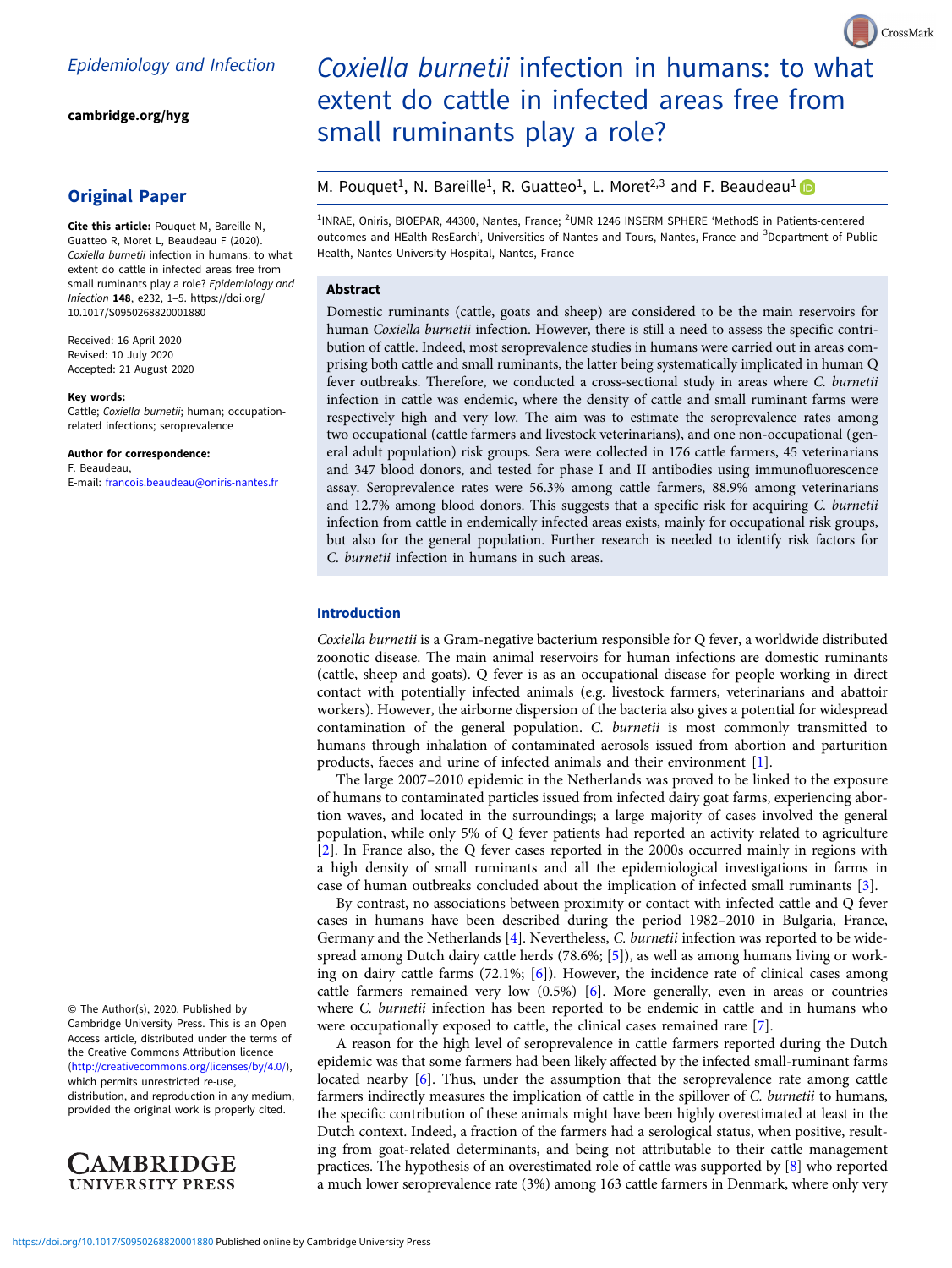few sheep and goat farms exist. To thoroughly assess the contribution of cattle, it is crucial to control this misclassification bias in the outcome of interest, due to the concomitant presence of cattle and small-ruminant farms within a same geographical area.

Therefore, we carried out a cross-sectional study purposively in areas where C. burnetii infection in cattle was endemic (to ensure putative spillover to humans nearby), where the density of cattle and small ruminant farms were respectively high and very low (to specifically assess the role of cattle), and where the annual incidence of notified clinical cases of Q fever was also very low (to assess the risk in the absence of previous outbreak), with the aim to estimate the seroprevalence rate of antibody-carriers against C. burnetii among occupational (cattle farmers and livestock veterinarians), and non-occupational (general adult population) at-risk groups. The two occupational populations were chosen in order to assess a possible exposure dose–response effect, by assuming that the durations and types of contacts with cattle differed between these two groups, the farmers being mainly exposed to one main source of infection (i.e. their herd), while the livestock veterinarians were *per se* exposed to multiple sources of infection and at-risk situations (such as abortions).

## Materials and methods

This study was approved by the Ethics Committee of Ambroise Paré Hospital (Comité de Protection des Personnes Ile de France VIII, Boulogne-Billancourt, France) and conducted in accordance with the Helsinki Declaration of 1975, revised in 2013, and with the French law for biomedical research (No. ID EudraCT/ID RCB: 2017-A01304-49).

#### Study areas

The cross-sectional study was conducted from November 2017 to June 2018 in two departments (Finistère and Loire-Atlantique) located in western France [\(Fig. 1\)](#page-2-0). These two departments met the following requested criteria to achieve the objectives: (1) a high density of cattle herds and low density of small ruminant herds; (2) no previous report of Q fever outbreaks and a low number of reported cases of human Q fever and (3) C. burnetii infection being highly endemic in cattle herds. In both departments, the density of cattle and of small ruminants were respectively high and low  $(50 \text{ cows/km}^2 \text{ and } 50 \text{ goats and } 100 \text{ m/s})$ . C. burnetii infection was endemic in cattle: the prevalence of dairy herds with seropositive animals was 69.4% in Finistère [\[9\]](#page-4-0) and 56.1% in Loire-Atlantique respectively (unpublished data). In addition, the annual incidence of acute Q fever cases in humans was less than 1.5 cases/1 million inhabitants/year in both departments (overall mean in France: 4.5; maximum: 19) [[3](#page-4-0)].

#### Study populations and samples

The sample issued from the general adult population consisted of blood donors from Finistère. Participants were recruited during blood donations sessions organised by the EFS (Etablissement Français du Sang). The EFS regularly organises blood collection in fixed and mobile centres all over the Finistère department that allowed the recruitment of healthy subjects with urban and/or rural living experience. For the present study, the selection of collection centres on a given date ('location-date') was made (i) on the basis of operational feasibility criteria, according to the schedule provided by the EFS, (ii) so that their location ensures

a large geographical coverage of Finistère and (iii) according to the population density of the canton in which the collection took place. At each 'location-date', voluntary blood donors were offered the opportunity to participate according to age and gender quotas, which were previously defined from the characteristics of the entire population of Finistère. Thus, the resulting sample was proportional to the distribution of age, gender and place of residence (rural or urban) of the general adult population. Assuming an expected minimum prevalence of 5% of seropositive subjects in a total population of 30 000 donors in Finistère, with an error of 2.5%, the minimum number of subjects needed was 290.

Cattle farmers were recruited with the support of the GDS 44 (Groupement de Défense Sanitaire – Animal Health Service – of Loire Atlantique) on a voluntary basis. All the dairy and beef cattle farms located in Loire-Atlantique, which housed at least 10 adult cows in September 2017, and were registered in the GDS44 database ( $n = 2224$ ), were eligible and then invited by postal mail to participate in the study. Volunteers contacted the project team by email or by phone to confirm their participation. Assuming an expected minimum prevalence of 40% of seropositive farmers, with an error of 8%, the minimum number of subjects needed was 135.

All the livestock practitioners working in Loire-Atlantique and in Finistère (220 veterinarians identified from the national registration database) received by e-mail an invitation to participate in the study. Because of a low response rate at first contact, two reminders were made 1 month apart. Assuming an expected minimum prevalence of 50% of seropositive veterinarians, with an error of 10%, the minimum number of subjects needed was 50.

Whatever the populations, all participants had to fulfil the following inclusion criteria: acceptance to participate, being aged more than 18 years old, with no clinical symptoms suggestive of Q fever at the time of inclusion (both criteria being regulatory requirements to be blood donor) and with no prior history of Q fever vaccination (in the absence of any DIVA assays suited to differentiate vaccinated from naturally infected persons).

## Blood collection, serum sample preparation and analysis

Cattle farmers and livestock veterinarians who agreed to participate in the study were contacted by email and/or by phone to schedule a visit at their working place for collection. First, each participant who agreed and fulfilled the sampling criteria signed informed consent to participate. With regards to blood donors, an additional tube of blood was obtained at the time of collection by the EFS nursing staff. For farmers and veterinarians, blood was collected specifically by a private nurse.

Collected blood samples were transported in a biosafety container to the Centre Clinique d'investigation at Brest hospital (INSERM CIC 1412, CHRU Brest, France) for those taken in Finistère, and to the Centre de Ressources Biologiques at Nantes hospital (BB-0033-00040, CHU Nantes, France), for those taken in Loire-Atlantique, to be centrifugated (2200  $g$ , 15 min, 18 °C) within 5–6 h of collection. Sera were then frozen and transported at −80 °C to Eurofins Biomnis Clinical Trials Business unit (Lyon, France) for serological analysis. Serological analyses were performed using an immunofluorescence assay (IFA) (Focus Diagnostics, Cypress, CA, USA), to test serum samples for C. burnetii phase I and II IgG, following the manufacturer's instructions. The screening dilution was of 1:16. Participants with a positive phase II IgG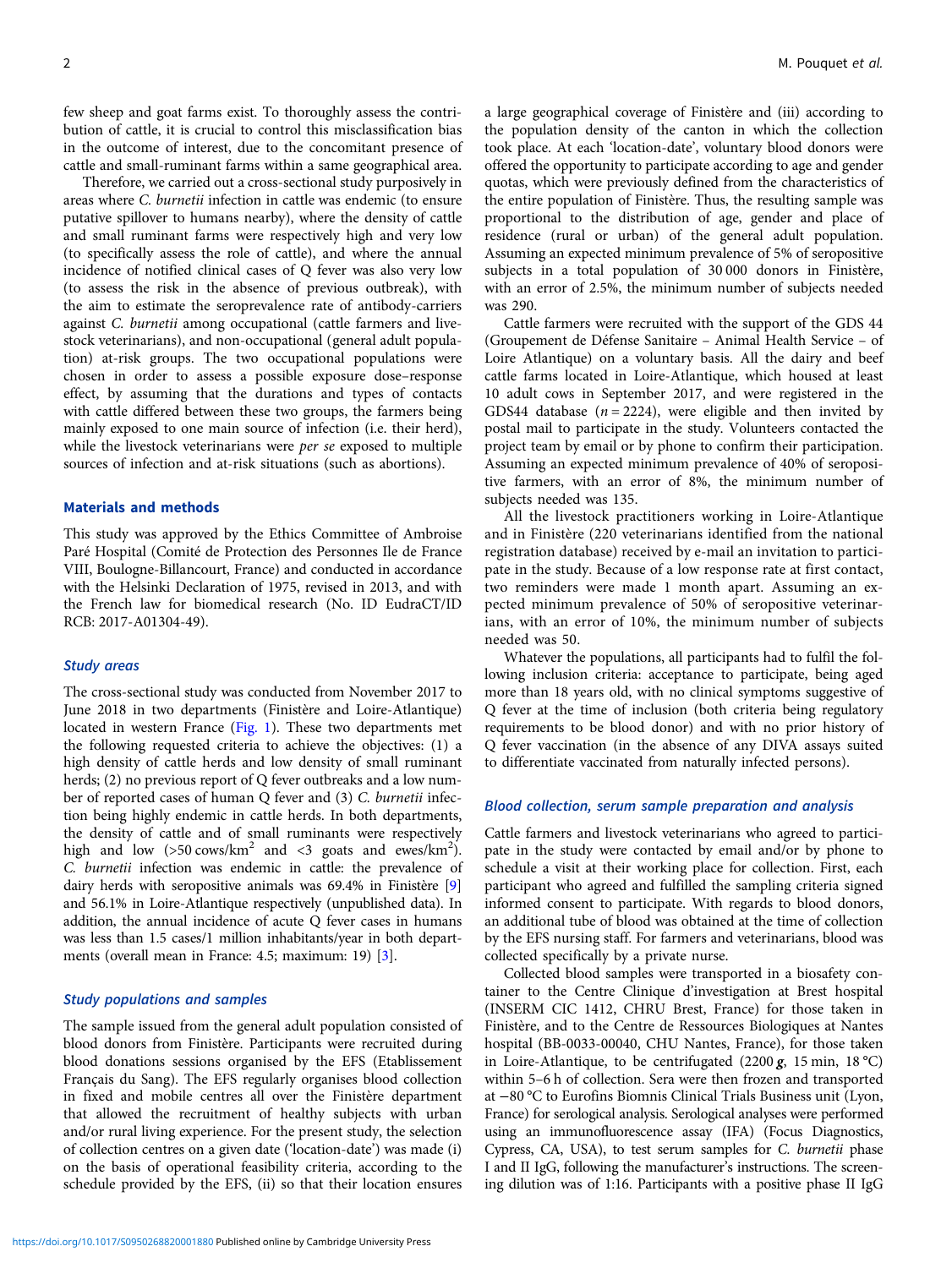<span id="page-2-0"></span>

Fig. 1. Location of the departments Finistère and Loire-Atlantique in western France.

result were classified as seropositive, to allow the detection of current or past infections, as IgG appears almost simultaneously with IgM in the case of C. burnetii infection and can persist over years [[10\]](#page-4-0). Participants with all other outcomes were classified as seronegative.

For each population, the seroprevalence rate was calculated as the number of subjects classified as seropositive over the total number of subjects in this group.

# Results

A total of 568 participants were included in the study: 347 blood donors, 176 cattle farmers and 45 livestock veterinarians. The three groups did not statistically differ according to age (mean (S.D.): 49 (15), 50 (10) and 45 (13) years-old among blood donors, cattle farmers and veterinarians, respectively). There were much more men in occupational groups compared to blood donors (48% among blood donors, 81 and 75% among cattle farmers and livestock veterinarians respectively).

The number of seropositive subjects in each group was as following: 44 blood donors, 99 farmers and 40 veterinarians. Among the 22 blood donors who worked in contact with ruminants, nine were seropositive. The corresponding seroprevalence rates are displayed in [Figure 2.](#page-3-0) The estimated seroprevalence rates were higher among livestock veterinarians (88.9%; 95% confidence interval (CI): [79.7–98.1]) and cattle farmers (56.3%; 95% CI: [48.9–63.6]) than in the whole general adult population (12.7%; 95% CI: [9.2–16.2]), each of them being significantly  $(P < 0.05)$  different from the two others. Within the general adult population, the exclusion of workers in contact with ruminants resulted in a decreased seroprevalence rate (10.8%). Among all participants, only one seropositive veterinarian reported having had Q fever diagnosed by a physician in 2014.

# **Discussion**

The present study confirmed the possible spillover of C. burnetii from cattle to humans. In infected-cattle areas almost free from small-ruminants, the prevalence rate of antibodies-carrying subjects being higher than 10%, whatever the population considered. In addition, human infection with C. burnetii is primarily occupational: the estimated seroprevalence rates were much higher in cattle farmers and livestock veterinarians than in the general adult population.

In addition, these results suggest an exposure dose–effect relationship for the risk of seropositivity. The higher the number of sources and at-risk situations (e.g. abortions with high C. burnetii shedding), the higher the seroprevalence. Indeed, it is reasonable to assume an increasing gradient in terms of cumulative exposure between the general population, the cattle farmers group, and finally the veterinarians group. The lower prevalence in the general adult population, once the workers in contact with ruminants were excluded, supports this hypothesis. A similar ranking of seroprevalence rates among veterinarians and among cattle farmers was already reported in Denmark [\[8\]](#page-4-0).

Overall, comparisons with other seroprevalence studies must be cautious, because of different contexts (e.g. outbreak vs. endemic situation; presence or absence of small ruminants in the study area); tests (e.g. IFA vs. enzyme-linked immunosorbent assay), cut-off used (e.g. low value associated with increased sensitivity, decreased specificity and larger observed seroprevalence) or lack of information (e.g. no mention that the general population may include people working in contact with ruminants). The dilution retained in the present study to consider a participant as positive was set at 1:16, whereas a higher cut-off value of 1:32 was used in some recent cross-sectional seroprevalence studies, especially those carried out in the Netherlands, e.g. [[6](#page-4-0)]. However, these studies were conducted in a post-epidemic context, while ours was performed in an endemic situation where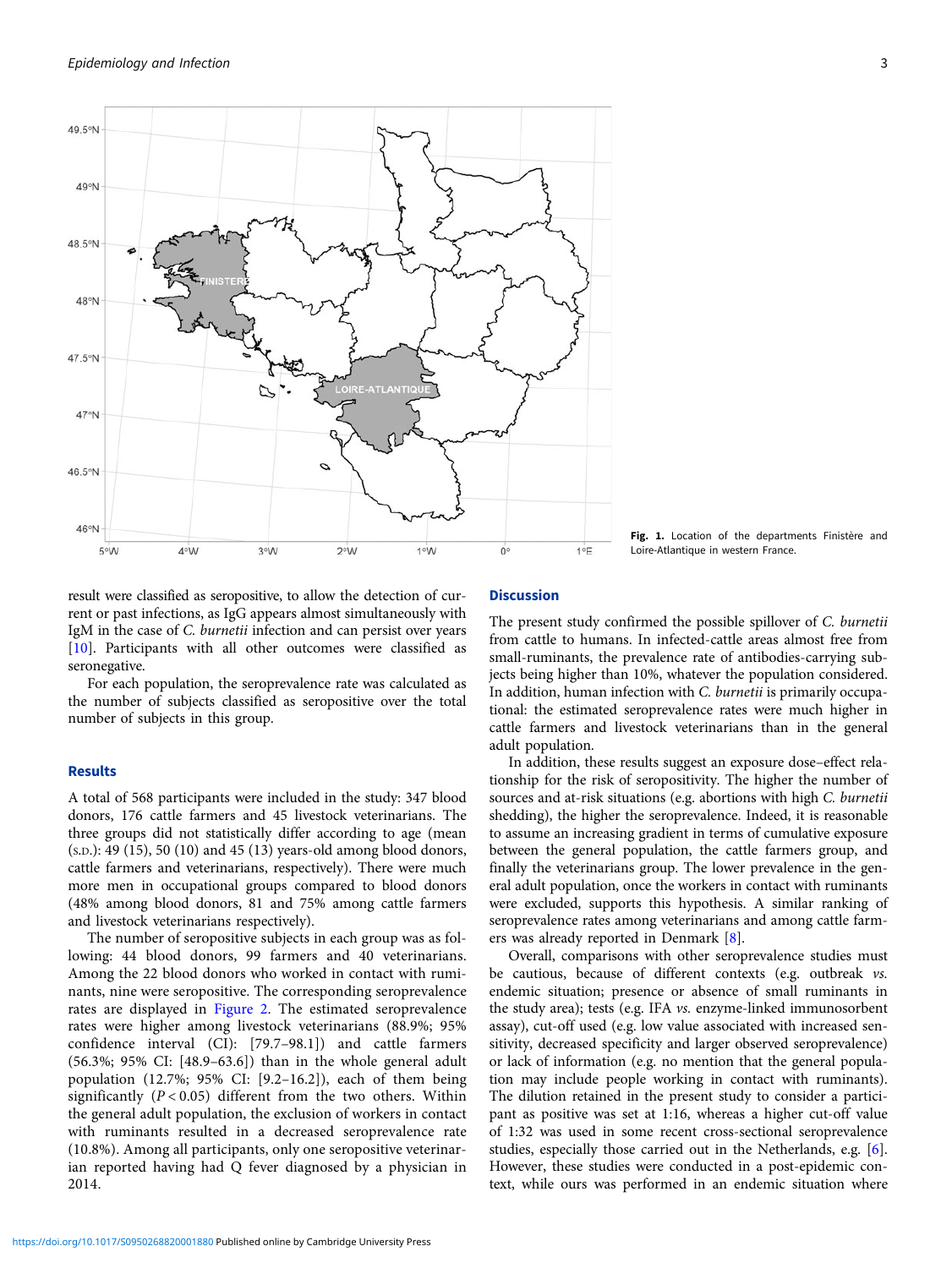<span id="page-3-0"></span>

Fig. 2. Seroprevalence rates of antibody-carriers against C. burnetii among livestock veterinarians, cattle farmers and the general adult population.

the infectious pressure was assumed to be much lower. Therefore, the cut-off value of 1:16 that we used was purposively chosen to be low – leading to an increased sensitivity of the IFA – to be able to detect infected persons with even very low IgG titres. The same choice was made by Chu et al. [[11\]](#page-4-0) to estimate seroprevalence among slaughterhouse workers in an endemic context in South Korea. Concerning the general adult population, the prevalence rate estimated here (12.7%) was in the range reported in studies carried out in Europe and North America (8–14%) [\[7\]](#page-4-0). Serological studies focusing on cattle farmers are scarce, and report either much lower estimates  $(\langle 25\% \rangle)$   $[8, 12]$  $[8, 12]$  $[8, 12]$  $[8, 12]$  $[8, 12]$  or higher (>80%) [[6](#page-4-0), [13\]](#page-4-0) than ours (56.3%). For livestock veterinarians, the prevalence rate found here (88.9%) was much higher than described in the literature to date  $(<65\%)$  [[8\]](#page-4-0).

In addition, we cannot ensure the absence of selection bias having a possible impact on the estimates, while recruiting the participants in the three populations. Healthy blood donors are often considered to be poor representative of the general adult population for many chronic diseases. However, in the context of an airborne infection, we believe that this bias is highly reduced. In addition, these donors have been selected by quota sampling on age, gender and level of urbanity to make the sample as much as possible representative of the entire population of Finistère. Finally, as Q fever is often unknown of the public at large and mostly asymptomatic, it is very unlikely that the eligible donors might have chosen to participate because of a suspicion for themselves. For cattle farmers however, the risk of overrepresentation of those knowing at inclusion time that their dairy herd was positive towards C. burnetii infection cannot be excluded. This selection bias may have led to a possible overestimation of the seroprevalence rate in this group. The livestock veterinarians were also volunteers, but, as all belonged to a highly exposed group, we assume the absence of selection bias in relation to Q fever.

The present study evidences that C. burnetii infection is endemic in humans in western France. This finding may be surprising. Indeed, as the study was carried out purposively in an area with very few notifications of acute Q fever cases (only one veterinarian declared having had Q fever in the past in our study), lower seroprevalence rates might have been expected. Several reasons could explain this apparent discrepancy. First, Q fever cases may have been underdiagnosed by physicians due to its nonspecific and mostly limited symptoms, especially in a non-epidemic context as in Western France. Second, Q fever cases, when diagnosed, may be underreported to the French reference laboratory, as Q fever is not a notifiable disease in France, even if the French Public Health authorities encourage physicians to send patient serum to the French reference laboratory for diagnostic confirmation. To support these assumptions, Q fever is reported to be diagnosed predominantly in the southeast of France, where the French reference laboratory is located: thus the physician's awareness towards Q fever is highly dependent on the presence of a reference laboratory nearby [[3](#page-4-0)]. Third, clinical illness for C. burnetii, when acquired from infected cattle, has been also reported to be a rare event or with a mild course [\[8\]](#page-4-0). Studies report that the symptomatology found in C. burnetii-infected subjects may depend on the virulence of the involved strain [[14\]](#page-4-0) and also on the host adaptation: C. burnetii isolates originating from infected cattle would induce in human a more pronounced proinflammatory cytokine response compared to isolates from infected goats and sheep [[15\]](#page-4-0). Fourth, the magnitude of the infectious pressure to which the subjects are exposed could be another variation factor. Indeed, the seasonal reproduction in small ruminants may lead to the exposure to larger sizes of inocula possibly inhaled, compared to cattle. Finally, it is still debatable whether or not the presence of antibodies in occupationally exposed people with frequent boosting is of clinical significance [[16\]](#page-4-0). All these make compatible